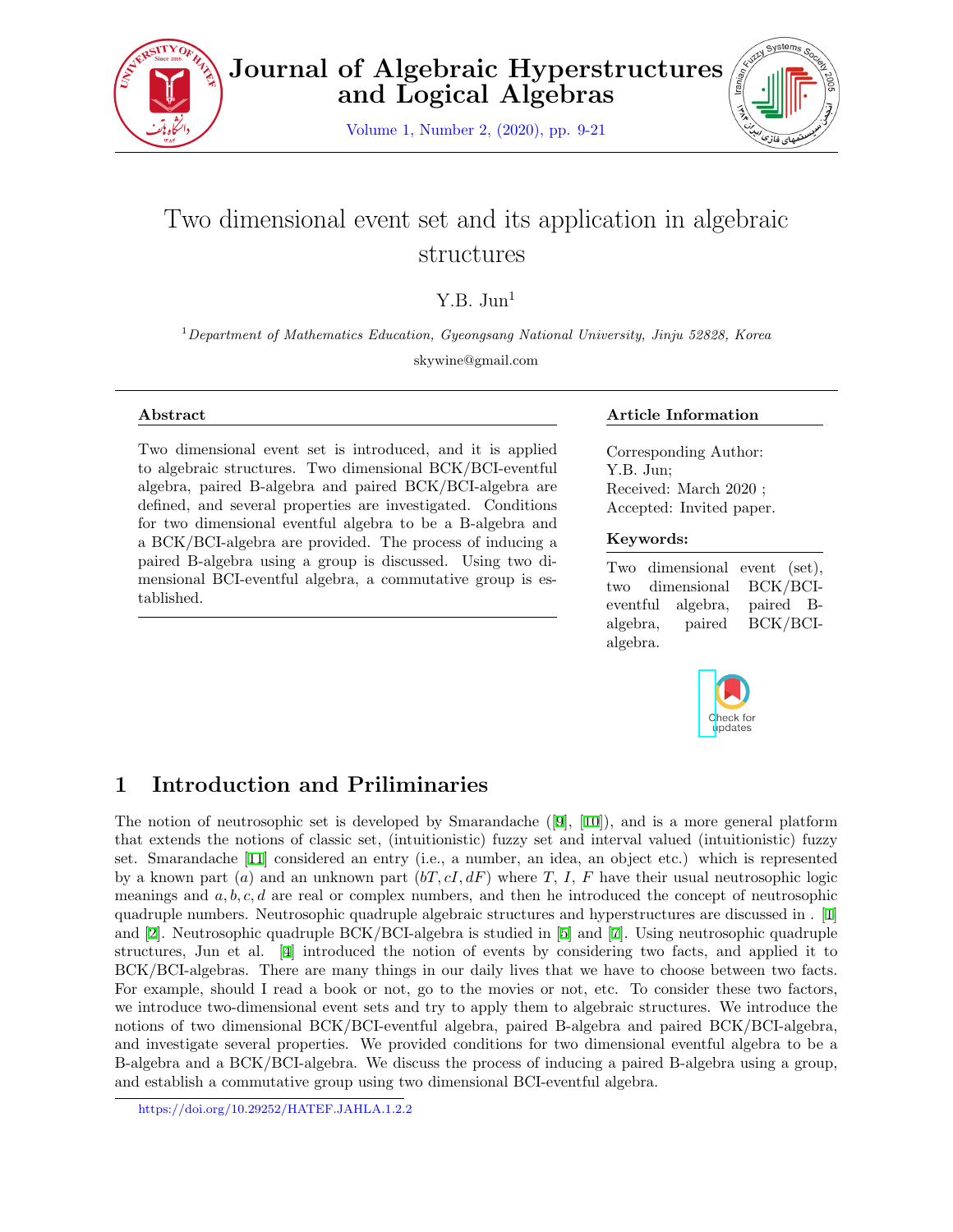We describe the basic contents that will be needed in this paper. Let  $(X, *, 0)$  be an algebra, i.e., let X be a set with a special element "0" and a binary operation "*∗*", and consider the following conditions.

<span id="page-1-1"></span><span id="page-1-0"></span>
$$
(\forall u \in X) (u * u = 0). \tag{1}
$$

<span id="page-1-6"></span>
$$
(\forall u \in X) \ (u * 0 = u). \tag{2}
$$

$$
(\forall u \in X) (0 * u = 0).
$$
\n
$$
(3)
$$

$$
(\forall u, v, w \in X) ((u * v) * w = u * (w * (0 * v))).
$$
  
( $\forall u, v \in X) (u * v = 0, v * u = 0 \Rightarrow u = v).$  (5)

$$
(\forall u, v \in X) (u * v = 0, v * u = 0 \Rightarrow u = v).
$$
  

$$
(\forall u, v \in X) ((u * (u * v)) * v = 0)
$$
  
(6)

<span id="page-1-2"></span>
$$
(\forall u, v \in X) \ ((u * (u * v)) * v = 0). \tag{6}
$$

$$
(\forall u, v, w \in X) \ ((u * v) * (u * w)) * (w * v) = 0).
$$
\n(7)

We say that  $X := (X, \ast, 0)$  is

- a *B*-algebra (see [[8\]](#page-12-4)) if it satisfies  $(1)$  $(1)$ ,  $(2)$  $(2)$  and  $(4)$  $(4)$ ,
- a *BCI-algebra* (see [[6\]](#page-11-4)) if it satisfies  $(1)$  $(1)$ ,  $(5)$  $(5)$ ,  $(6)$  $(6)$  and  $(7)$  $(7)$ ,
- *•* a *BCK-algebra* (see [[3](#page-11-5)]) if it is a BCI-algebra satisfying [\(3](#page-1-6)).
- A BCI-algebra  $X := (X, \ast, 0)$  is said to be *p*-semisimple (see [\[3](#page-11-5)]) if it satisfies:

<span id="page-1-5"></span><span id="page-1-4"></span><span id="page-1-3"></span>
$$
(\forall u \in X)(0*(0*u) = u). \tag{8}
$$

# **2 Two dimensional event sets**

**Definition 2.1.** Let  $\ell: X \to Q$  be a mapping from a set X to a set Q. For any  $a, x \in X$ , the ordered pair  $(x, \ell_a)$  *is called a two dimensional event on X where*  $\ell_a$  *is the image of a under*  $\ell$ *.* 

The set of all two dimensional events on *X* is denoted by  $(X, \ell_X)$ , that is,

$$
(X, \ell_X) = \{(x, \ell_a) \mid x, a \in X\}
$$
\n(9)

and it is called a *two dimensional X-event set.* By a *two dimensional X-eventful algebra* we mean a two dimensional *X*-event set with a binary operation  $\&$ , and it is denoted by  $\langle (X, \ell_X), \& \rangle$ .

Let  $\langle (\mathbb{R}, \ell_{\mathbb{R}}), \oplus \rangle$ ,  $\langle (\mathbb{R}, \ell_{\mathbb{R}}), \ominus \rangle$  and  $\langle (\mathbb{R}, \ell_{\mathbb{R}}), \odot \rangle$  be two dimensional R-eventful algebras in which " $\oplus$ ", " $\ominus$ " and "*⊙*" are defined as follows:

$$
(x, \ell_a) \oplus (y, \ell_b) = (x + y, \ell_{a+b}),(x, \ell_a) \ominus (y, \ell_b) = (x - y, \ell_{a-b}),(x, \ell_a) \odot (y, \ell_b) = (x \cdot y, \ell_{a \cdot b}),
$$

respectively, for any two dimensional events  $(x, \ell_a)$  and  $(y, \ell_b)$  on R. For any  $t \in \mathbb{R}$  and a two dimensional event  $(x, \ell_a)$  on  $\mathbb{R}$ , we define

$$
t(x, \ell_a) = (tx, \ell_{ta}).\tag{10}
$$

In particular, if  $t = -1$ , then  $-1(x, \ell_a) = (-x, \ell_{-a})$  and  $-1(x, \ell_a)$  is simply denoted by  $-(x, \ell_a)$ .

<span id="page-1-7"></span>**Proposition 2.2.** Let  $\langle (\mathbb{R}, \ell_{\mathbb{R}}), \oplus \rangle$ ,  $\langle (\mathbb{R}, \ell_{\mathbb{R}}), \ominus \rangle$  and  $\langle (\mathbb{R}, \ell_{\mathbb{R}}), \odot \rangle$  be two dimensional  $\mathbb{R}$ -eventful algebras. *Then*

(i) 
$$
((x, \ell_a) \oplus (y, \ell_b)) \oplus (z, \ell_c) = (x, \ell_a) \oplus ((y, \ell_b) \oplus (z, \ell_c)),
$$

(ii) 
$$
(x, \ell_a) \oplus (y, \ell_b) = (y, \ell_b) \oplus (x, \ell_a),
$$

(iii)  $(x, \ell_a) \odot (y, \ell_b) = (y, \ell_b) \odot (x, \ell_a)$ ,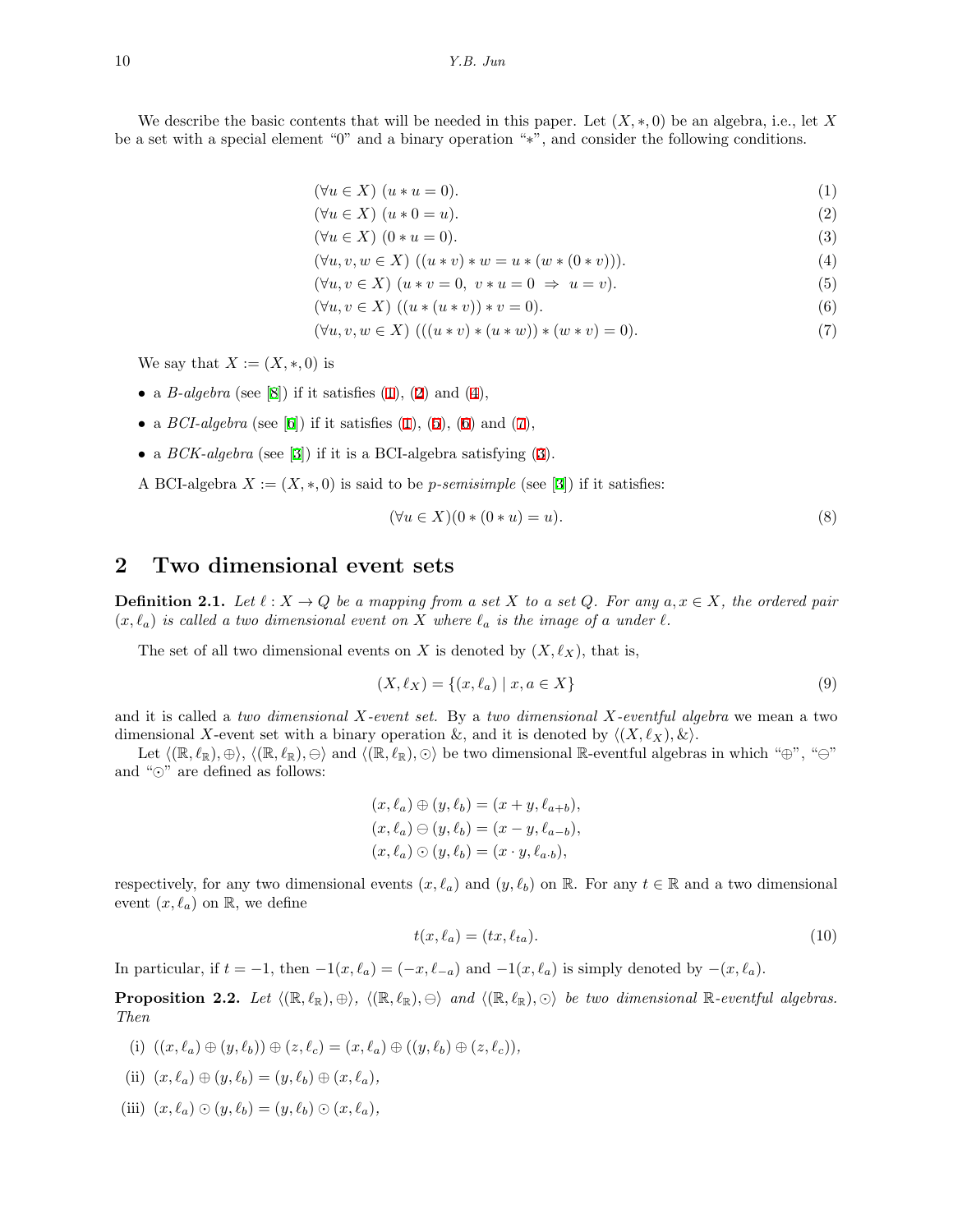- (iv)  $((x, \ell_a) \odot (y, \ell_b)) \odot (z, \ell_c) = (x, \ell_a) \odot ((y, \ell_b) \odot (z, \ell_c)),$
- $(v)$   $t((x, \ell_a) \oplus (y, \ell_b)) = t(x, \ell_a) \oplus t(y, \ell_b)$  for all  $t \in \mathbb{R}$ ,
- (vi)  $(t + s)(x, \ell_a) = t(x, \ell_a) \oplus s(x, \ell_a)$  *for all*  $t, s \in \mathbb{R}$ ,
- $(vii)$   $(x, \ell_a) \oplus (- (x, \ell_a)) = (0, \ell_0).$
- (viii)  $(x, \ell_a) \odot (x, \ell_a)^{-1} = (1, \ell_1)$  *where*  $(x, \ell_a)^{-1} = (x^{-1}, \ell_{a^{-1}})$
- *for all two dimensional events*  $(x, \ell_a), (y, \ell_b)$  *and*  $(z, \ell_c)$  *on* R.

*Proof.* Straightforward.

By Proposition [2.2,](#page-1-7) we have the following theorem.

**Theorem 2.3.** *Two dimensional*  $\mathbb{R}$ -eventful algebras  $\langle (\mathbb{R}, \ell_{\mathbb{R}}), \oplus \rangle$  and  $\langle (\mathbb{R}, \ell_{\mathbb{R}}), \odot \rangle$  are commutative groups *with identities*  $(0, \ell_0)$  *and*  $(1, \ell_1)$ *, respectively.* 

## **3 Two dimensional eventful algebras**

Let  $(X, * , 0)$  be an algebra and  $\langle (X, \ell_X), \otimes \rangle$  be a two dimensional X-eventful algebra in which "⊛" is defined by

$$
(x,\ell_a)\circledast(y,\ell_b)=(x*y,\ell_{a*b})
$$

respectively, for all  $x, y, a, b \in X$ . In a two dimensional *X*-eventful algebra  $\langle (X, \ell_X), \otimes \rangle$ , the order " $\ll$ " is defined as follows:

$$
(x, \ell_a) \ll (y, \ell_b) \iff x \leq y
$$
 and  $a \leq b$ 

for all  $x, y, a, b \in X$  where  $x \leq y$  means  $x * y = 0$  and  $a \leq b$  means  $a * b = 0$ .

**Theorem 3.1.** *If*  $(X, *, 0)$  *is a B-algebra, then the two dimensional*  $X$ -eventful algebra  $\langle (X, \ell_X), \otimes \rangle$  *is a B-algebra with the special element*  $(0, \ell_0)$ *.* 

*Proof.* For any  $(x, \ell_a), (y, \ell_b), (z, \ell_c) \in (X, \ell_X)$ , we have

$$
(x,\ell_a) \circledast (x,\ell_a) = (x * x, \ell_{a * a}) = (0,\ell_0), (x,\ell_a) \circledast (0,\ell_0) = (x * 0, \ell_{a * 0}) = (x,\ell_a),
$$

and

$$
((x, \ell_a) \circledast (y, \ell_b)) \circledast (z, \ell_c) = (x * y, \ell_{a * b}) \circledast (z, \ell_c)
$$
  
= ((x \* y) \* z, \ell\_{(a \* b) \* c})  
= (x \* (z \* (0 \* y)), \ell\_{a \* (c \* (0 \* b))})  
= (x, \ell\_a) \circledast (z \* (0 \* y), \ell\_{c \* (0 \* b)})  
= (x, \ell\_a) \circledast ((z, \ell\_c) \circledast (0 \* y, \ell\_{0 \* b}))  
= (x, \ell\_a) \circledast ((z, \ell\_c) \circledast ((0, \ell\_0) \circledast (y, \ell\_b)))

by ([1\)](#page-1-0), [\(2](#page-1-1)) and ([4\)](#page-1-2), respectively. Therefore  $\langle (X, \ell_X), \otimes \rangle$  is a B-algebra with the special element  $(0, \ell_0)$ .  $\Box$ 

We say that  $\langle (X, \ell_X), \otimes, (0, \ell_0) \rangle$  is a *paired B-algebra*.

<span id="page-2-0"></span>**Example 3.2.** *Let*  $X = \{0, a, b\}$  *be a set with the binary operation "\*" as in Table [1](#page-3-0). For*  $Q = \{0, \frac{1}{2}, 1\}$ *, define a mapping*  $\ell$  *as follows:* 

$$
\ell:X\to Q,\ x\mapsto \left\{\begin{array}{ll} 0 & \text{if }x=0,\\ \frac{1}{2} & \text{if }x=a,\\ 1 & \text{if }x=b.\end{array}\right.
$$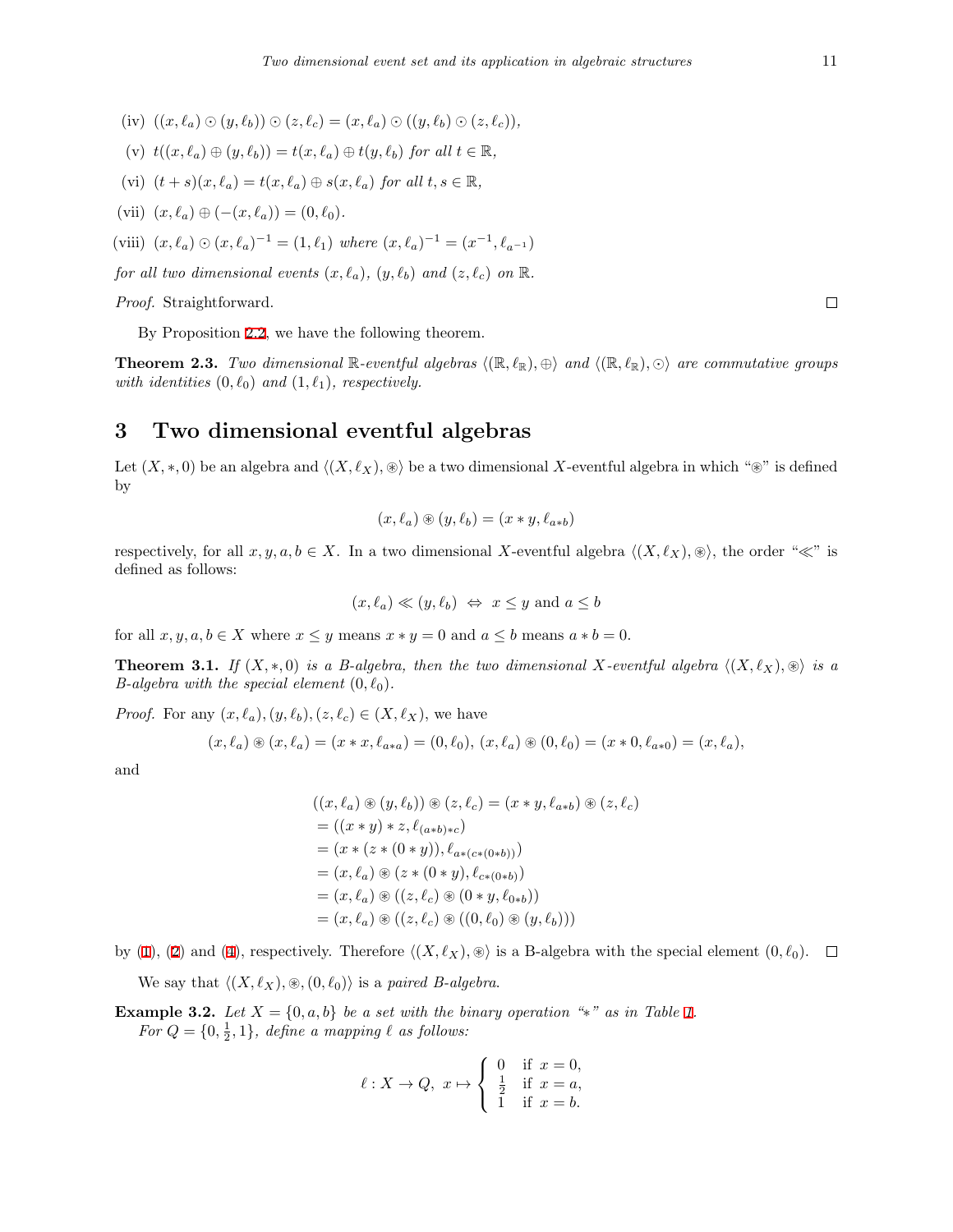<span id="page-3-0"></span>Table 1: Cayley table for the binary operation "*∗*"

| $\ast$ |  |  |
|--------|--|--|
|        |  |  |
|        |  |  |
|        |  |  |

*Then*

$$
(X, \ell_X) = \{ (0, \ell_0), (0, \ell_a), (0, \ell_b), (a, \ell_0), (a, \ell_a), (a, \ell_b), (b, \ell_0), (b, \ell_a), (b, \ell_b) \}
$$
  
=  $\{ (0, 0), (0, \frac{1}{2}), (0, 1), (a, 0), (a, \frac{1}{2}), (a, 1), (b, 0), (b, \frac{1}{2}), (b, 1) \}$ 

*and the operation*  $\circledast$  *is given by Table [2.](#page-3-1) It is routine to verify that*  $\langle (X, \ell_X), \circledast, (0, \ell_0) \rangle$  *is a paired B-algebra.* 

| $^{\circledR}$ | $(0,\ell_0)$       | $(0,\ell_a)$      | $(0, \ell_b)$      | $(a,\ell_0)$       | $(a,\ell_a)$       | $(a,\ell_b)$       | $(b,\ell_0)$       | $(b,\ell_a)$       | $(b, \ell_b)$      |
|----------------|--------------------|-------------------|--------------------|--------------------|--------------------|--------------------|--------------------|--------------------|--------------------|
| $(0,\ell_0)$   | (0,0)              | (0,1)             | $(0, \frac{1}{2})$ | (b,0)              | (b,1)              | $(b, \frac{1}{2})$ | (a,0)              | (a,1)              | $(a,\frac{1}{2})$  |
| $(0,\ell_a)$   | $(0, \frac{1}{2})$ | (0,0)             | (0,1)              | $(b, \frac{1}{2})$ | (b,0)              | (b,1)              | $(a, \frac{1}{2})$ | (a,0)              | (a,1)              |
| $(0,\ell_b)$   | (0,1)              | $(0,\frac{1}{2})$ | (0, 0)             | (b,1)              | $(b, \frac{1}{2})$ | (b,0)              | (a,1)              | $(a, \frac{1}{2})$ | (a,0)              |
| $(a,\ell_0)$   | (a,0)              | (a,1)             | $(a,\frac{1}{2})$  | (0,0)              | (0,1)              | $(0, \frac{1}{2})$ | (b, 0)             | (b, 1)             | $(b, \frac{1}{2})$ |
| $(a, \ell_a)$  | $(a,\frac{1}{2})$  | (a,0)             | (a,1)              | $(0, \frac{1}{2})$ | (0, 0)             | (0,1)              | $(b, \frac{1}{2})$ | (b,0)              | (b,1)              |
| $(a, \ell_b)$  | (a,1)              | $(a,\frac{1}{2})$ | (a,0)              | (0,1)              | $(0, \frac{1}{2})$ | (0, 0)             | (b, 1)             | $(b, \frac{1}{2})$ | (b, 0)             |
| $(b, \ell_0)$  | (b,0)              | (b,1)             | $(b, \frac{1}{2})$ | (a,0)              | (a,1)              | $(a,\frac{1}{2})$  | (0, 0)             | (0,1)              | $(0, \frac{1}{2})$ |
| $(b, \ell_a)$  | $(b, \frac{1}{2})$ | (b,0)             | (b, 1)             | $(a,\frac{1}{2})$  | (a,0)              | (a,1)              | $(0, \frac{1}{2})$ | (0, 0)             | (0,1)              |
| $(b, \ell_b)$  | (b,1)              | $(b,\frac{1}{2})$ | (b,0)              | (a,1)              | $(a,\frac{1}{2})$  | (a,0)              | (0,1)              | $(0, \frac{1}{2})$ | (0,0)              |

<span id="page-3-1"></span>Table 2: Cayley table for the binary operation "*∗*"

<span id="page-3-2"></span>**Proposition 3.3.** *If*  $\langle (X, \ell_X), \otimes, (0, \ell_0) \rangle$  *is a paired B-algebra, then* 

(i) 
$$
(x, \ell_a) \circledast (y, \ell_b) = (x, \ell_a) \circledast ((0, \ell_0) \circledast ((0, \ell_0) \circledast (y, \ell_b))),
$$

- (ii)  $((x, \ell_a) \otimes (y, \ell_b)) \otimes ((0, \ell_0) \otimes (y, \ell_b)) = (x, \ell_a),$
- (iii)  $(x, \ell_a) \circledast (z, \ell_c) = (y, \ell_b) \circledast (z, \ell_c)$  *implies*  $(x, \ell_a) = (y, \ell_b)$ ,
- (iv)  $(x, \ell_a) \otimes ((y, \ell_b) \otimes (z, \ell_c)) = ((x, \ell_a) \otimes ((0, \ell_0) \otimes (z, \ell_c))) \otimes (y, \ell_b),$
- $(v)$   $(x, \ell_a) \circledast (y, \ell_b) = (0, \ell_0)$  *implies*  $(x, \ell_a) = (y, \ell_b)$ ,
- (vi)  $(0, \ell_0) \otimes (x, \ell_a) = (0, \ell_0) \otimes (y, \ell_b)$  *implies*  $(x, \ell_a) = (y, \ell_b)$ ,
- (vii)  $(0, \ell_0) \otimes ((0, \ell_0) \otimes (x, \ell_a)) = (x, \ell_a)$

*for all*  $x, y, z, a, b, c \in X$ .

*Proof.* Let  $x, y, z, a, b, c \in X$ . Then

$$
(x, \ell_a) \circledast (y, \ell_b) = (x * y, \ell_{a * b}) = ((x * y) * 0, \ell_{(a * b) * 0})
$$
  
= (x \* (0 \* (0 \* y)), \ell\_{a \* (0 \* (0 \* b))})  
= (x, \ell\_a) \circledast (0 \* (0 \* y), \ell\_{0 \* (0 \* b)})  
= (x, \ell\_a) \circledast ((0, \ell\_0) \circledast ((0, \ell\_0) \circledast (y, \ell\_b)))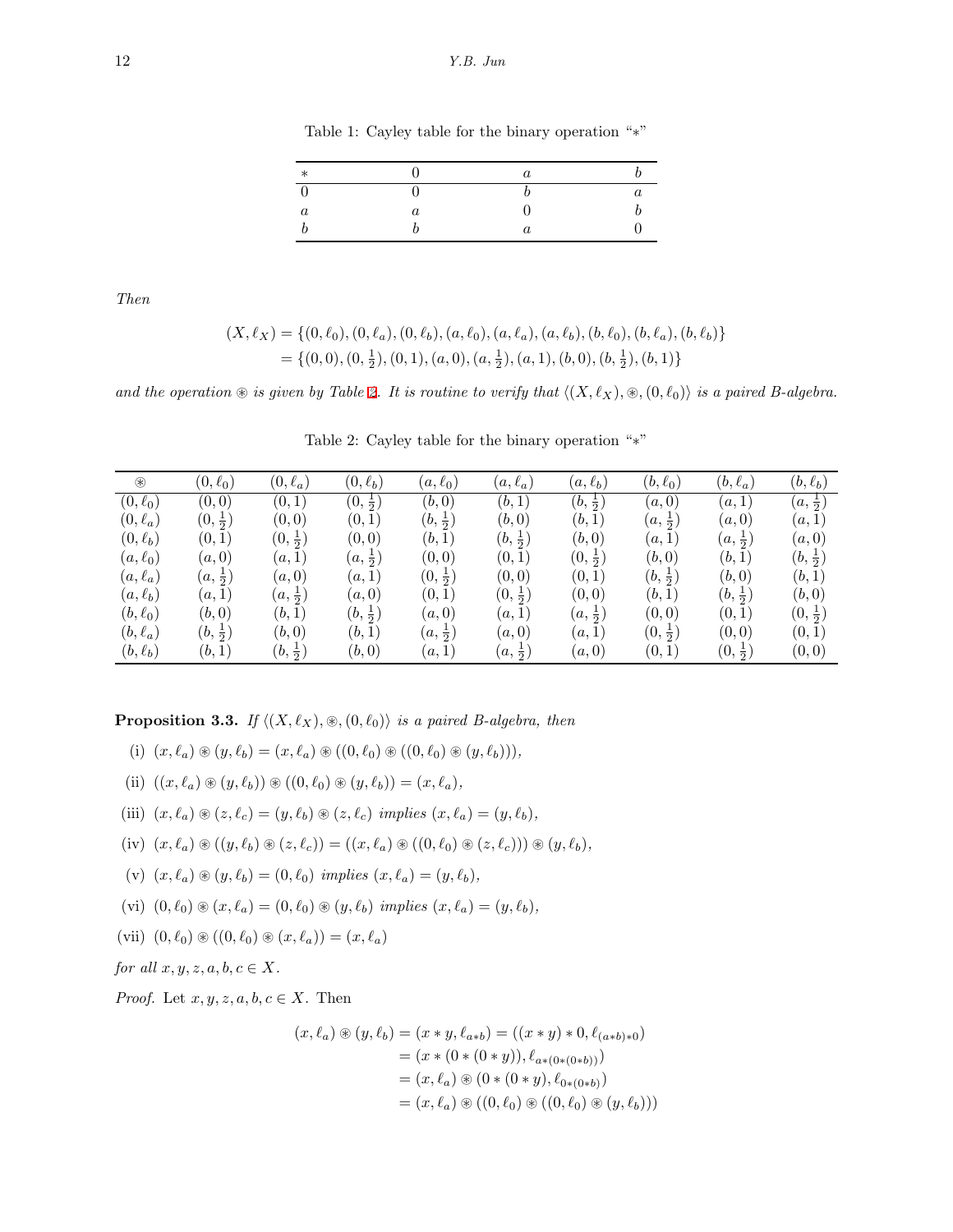which proves (i).

(ii) We have

$$
((x, \ell_a) \circledast (y, \ell_b)) \circledast ((0, \ell_0) \circledast (y, \ell_b)) = (x * y, \ell_{a * b}) \circledast (0 * y, \ell_{0 * b})
$$
  
= ((x \* y) \* (0 \* y), \ell\_{(a \* b)\*(0 \* b)})  
= (x \* ((0 \* y) \* (0 \* y)), \ell\_{a \* ((0 \* b)\*(0 \* b))})  
= (x \* 0, \ell\_{a \* 0}) = (x, \ell\_a).

(iii) Assume that  $(x, \ell_a) \otimes (z, \ell_c) = (y, \ell_b) \otimes (z, \ell_c)$ . It follows from (ii) that

$$
(x, \ell_a) = ((x, \ell_a) \circledast (z, \ell_c)) \circledast ((0, \ell_0) \circledast (z, \ell_c))
$$
  
= ((y, \ell\_b) \circledast (z, \ell\_c)) \circledast ((0, \ell\_0) \circledast (z, \ell\_c))  
= (y, \ell\_b).

(iv) Using (i), we have

$$
((x, \ell_a) \circledast ((0, \ell_0) \circledast (z, \ell_c))) \circledast (y, \ell_b)
$$
  
=  $(x, \ell_a) \circledast ((y, \ell_b) \circledast ((0, \ell_0) \circledast ((0, \ell_0) \circledast (z, \ell_c))))$   
=  $(x, \ell_a) \circledast ((y, \ell_b) \circledast (z, \ell_c)).$ 

(v) Suppose that  $(x,\ell_a)\otimes(y,\ell_b)=(0,\ell_0)$ . Then  $(x,\ell_a)\otimes(y,\ell_b)=(y,\ell_b)\otimes(y,\ell_b)$ , and so  $(x,\ell_a)=(y,\ell_b)$ by  $(iii)$ .

(vi) Assume that  $(0, \ell_0) \otimes (x, \ell_a) = (0, \ell_0) \otimes (y, \ell_b)$ . Then

$$
(0, \ell_0) = (x, \ell_a) \circledast (x, \ell_a) = (x, \ell_a) \circledast ((0, \ell_0) \circledast ((0, \ell_0) \circledast (x, \ell_a)))
$$
  
=  $(x, \ell_a) \circledast ((0, \ell_0) \circledast ((0, \ell_0) \circledast (y, \ell_b)))$   
=  $(x, \ell_a) \circledast (y, \ell_b)$ 

and so  $(x, \ell_a) = (y, \ell_b)$  by (v).

(vii) We have

$$
(0, \ell_0) \circledast (x, \ell_a) = ((0, \ell_0) \circledast (x, \ell_a)) \circledast (0, \ell_0)
$$
  
= ((0 \* x) \* 0, \ell\_{(0 \* a) \* 0})  
= (0 \* (0 \* (0 \* x)), \ell\_{0 \* (0 \* (0 \* a))})  
= (0, \ell\_0) \circledast ((0, \ell\_0) \circledast ((0, \ell\_0) \circledast (x, \ell\_a)))

and so  $(0, \ell_0) \otimes ((0, \ell_0) \otimes (x, \ell_a)) = (x, \ell_a)$  by (vi).

We provide conditions for two dimensional *X*-eventful algebra to be a B-algebra.

<span id="page-4-2"></span>**Theorem 3.4.** For an algebra  $(X, *, 0)$ , the two dimensional  $X$ -eventful algebra  $\langle (X, \ell_X), \otimes \rangle$  is a B-algebra *with the special element* (0*, ℓ*0) *if and only if it satisfies* Proposition [3.3\(](#page-3-2)vii) *and*

<span id="page-4-0"></span>
$$
(x,\ell_a) \circledast (x,\ell_a) = (0,\ell_0),\tag{11}
$$

<span id="page-4-1"></span>
$$
((x,\ell_a) \circledast (z,\ell_c)) \circledast ((y,\ell_b) \circledast (z,\ell_c)) = (x,\ell_a) \circledast (y,\ell_b)
$$
\n
$$
(12)
$$

*for all*  $(x, \ell_a), (y, \ell_b), (z, \ell_c) \in (X, \ell_X)$ .

*Proof.* Assume that the two dimensional *X*-eventful algebra  $\langle (X, \ell_X), \otimes \rangle$  is a B-algebra with the special element  $(0, \ell_0)$ . The condition Proposition [3.3\(](#page-3-2)vii) is by Proposition [3.3.](#page-3-2) It is clear that ([11\)](#page-4-0) is true by the definition of B-algebra. Also, we have

$$
((x, \ell_a) \circledast (z, \ell_c)) \circledast ((y, \ell_b) \circledast (z, \ell_c)) = (x, \ell_a) \circledast (((y, \ell_b) \circledast (z, \ell_c)) \circledast ((0, \ell_0) \circledast (z, \ell_c)))
$$
  
=  $(x, \ell_a) \circledast ((y, \ell_b) \circledast (((0, \ell_0) \circledast (z, \ell_c)) \circledast ((0, \ell_0) \circledast (z, \ell_c))))$   
=  $(x, \ell_a) \circledast ((y, \ell_b) \circledast (0, \ell_0)) = (x, \ell_a) \circledast (y, \ell_b)$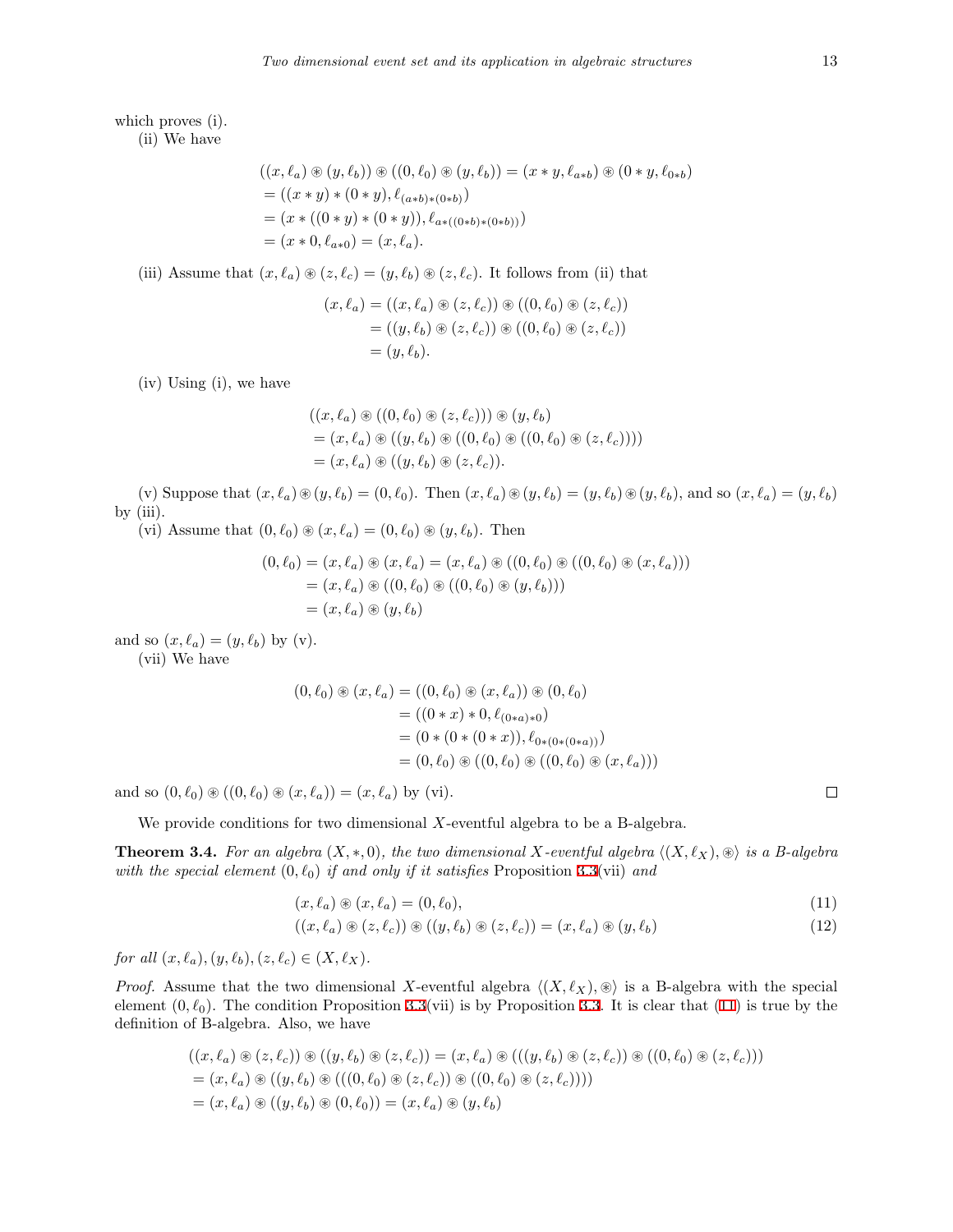for all  $(x, \ell_a), (y, \ell_b), (z, \ell_c) \in (X, \ell_X)$ .

Conversely, suppose that  $\langle (X, \ell_X), \otimes \rangle$  satisfies three conditions ([11\)](#page-4-0), ([12\)](#page-4-1) and Proposition [3.3](#page-3-2)(vii). Then

$$
(x, \ell_a) = (0, \ell_0) \circledast ((0, \ell_0) \circledast (x, \ell_a))
$$
  
= ((x, \ell\_a) \circledast (x, \ell\_a)) \circledast ((0, \ell\_0) \circledast (x, \ell\_a))  
= (x, \ell\_a) \circledast (0, \ell\_0)

and

<span id="page-5-0"></span>
$$
((x,\ell_a) \circledast (y,\ell_b)) \circledast ((0,\ell_0) \circledast (y,\ell_b)) = (x,\ell_a). \tag{13}
$$

Combining [\(12](#page-4-1)) with [\(13](#page-5-0)) induces

$$
(x, \ell_a) \circledast ((z, \ell_c) \circledast ((0, \ell_0) \circledast (y, \ell_b)))
$$
  
= 
$$
(((x, \ell_a) \circledast (y, \ell_b)) * ((0, \ell_0) \circledast (y, \ell_b))) \circledast ((z, \ell_c) \circledast ((0, \ell_0) \circledast (y, \ell_b)))
$$
  
= 
$$
((x, \ell_a) \circledast (y, \ell_b)) \circledast (z, \ell_c)
$$

for all  $(x, \ell_a), (y, \ell_b), (z, \ell_c) \in (X, \ell_X)$ . Therefore  $\langle (X, \ell_X), \otimes \rangle$  is a B-algebra with the special element  $(0, \ell_0)$ .  $\Box$ 

**Theorem 3.5.** For an algebra  $(X, *, 0)$ , the two dimensional  $X$ -eventful algebra  $\langle (X, \ell_X), \otimes \rangle$  is a B-algebra *with the special element*  $(0, \ell_0)$  *if and only if it satisfies* [\(11](#page-4-0)) *and* 

$$
(x,\ell_a) \circledast (((0,\ell_0) \circledast (y,\ell_b)) \circledast (z,\ell_c)) \circledast (((0,\ell_0) \circledast (x,\ell_a)) \circledast (z,\ell_c))) = (y,\ell_b) \tag{14}
$$

*for all*  $(x, \ell_a), (y, \ell_b), (z, \ell_c) \in (X, \ell_X)$ .

*Proof.* Assume that the two dimensional *X*-eventful algebra  $\langle (X, \ell_X), \otimes \rangle$  is a B-algebra with the special element  $(0, \ell_0)$ . Then  $(11)$  $(11)$  is valid in Theorem [3.4](#page-4-2). Using  $(12)$  $(12)$ , we get

<span id="page-5-1"></span>
$$
(((0,\ell_0) \circledast (y,\ell_b)) \circledast (z,\ell_c)) \circledast (((0,\ell_0) \circledast (x,\ell_a)) \circledast (z,\ell_c))
$$
  
= ((0,\ell\_0) \circledast (y,\ell\_b)) \circledast ((0,\ell\_0) \circledast (x,\ell\_a)). (15)

It follows that

$$
(x, \ell_a) \circledast (((0, \ell_0) \circledast (y, \ell_b)) \circledast (z, \ell_c)) \circledast (((0, \ell_0) \circledast (x, \ell_a)) \circledast (z, \ell_c)))
$$
  
=  $(x, \ell_a) \circledast (((0, \ell_0) \circledast (y, \ell_b)) \circledast ((0, \ell_0) \circledast (x, \ell_a)))$   
=  $((x, \ell_a) \circledast (x, \ell_a)) \circledast ((0, \ell_0) \circledast (y, \ell_b))$   
=  $(0, \ell_0) \circledast ((0, \ell_0) \circledast (y, \ell_b))$   
=  $(y, \ell_b)$ 

which proves  $(14)$  $(14)$ .

Conversely, suppose that  $\langle (X, \ell_X), \otimes \rangle$  satisfies ([11\)](#page-4-0) and [\(14](#page-5-1)). If we substitute  $(y, \ell_b)$  for  $(x, \ell_a)$  in (14) and use [\(11](#page-4-0)), then

<span id="page-5-2"></span>
$$
(x, \ell_a) = (x, \ell_a) \circledast (((0, \ell_0) \circledast (x, \ell_a)) \circledast (z, \ell_c)) \circledast (((0, \ell_0) \circledast (x, \ell_a)) \circledast (z, \ell_c)))
$$
  
= (x, \ell\_a) \circledast (0, \ell\_0) (16)

If we put  $(x, \ell_a) = (0, \ell_0) = (z, \ell_c)$  and  $(y, \ell_a) = (x, \ell_a)$  in [\(14](#page-5-1)), then

<span id="page-5-3"></span>
$$
(x,\ell_a) = (0,\ell_0) \circledast (((0,\ell_0) \circledast (x,\ell_a)) \circledast (0,\ell_0)) \circledast (((0,\ell_0) \circledast (0,\ell_0)) \circledast (0,\ell_0)))
$$
  
= (0,\ell\_0) \circledast ((0,\ell\_0) \circledast (x,\ell\_a)) (17)

by ([16\)](#page-5-2). Assume that  $(0, \ell_0) \otimes (x, \ell_a) = (0, \ell_0) \otimes (y, \ell_b)$ . Then

$$
(x,\ell_a)=(0,\ell_0)\circledast ((0,\ell_0)\circledast (x,\ell_a))=(0,\ell_0)\circledast ((0,\ell_0)\circledast (y,\ell_b))=(y,\ell_b)
$$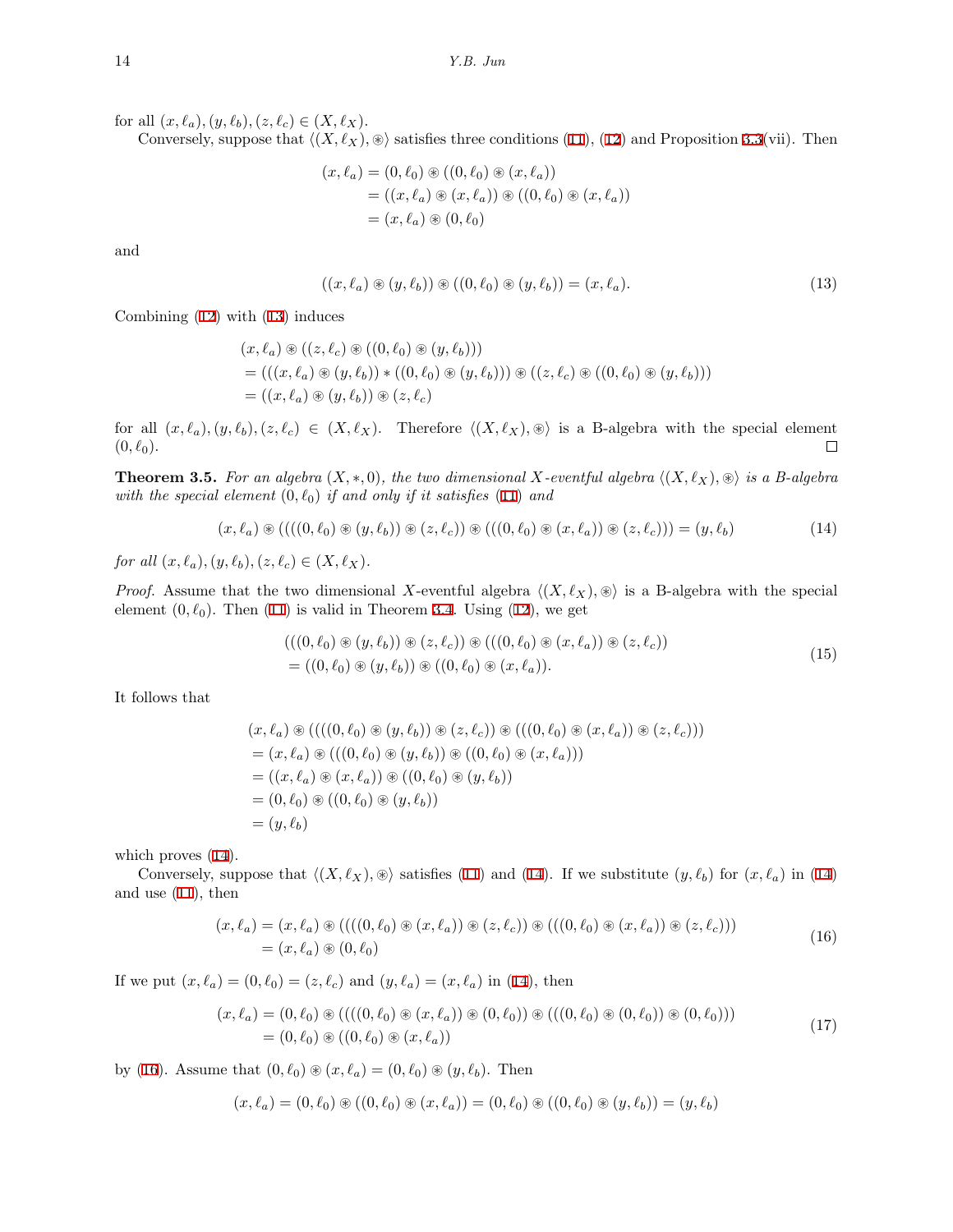by ([17\)](#page-5-3) which proves

<span id="page-6-0"></span>
$$
(0, \ell_0) \circledast (x, \ell_a) = (0, \ell_0) \circledast (y, \ell_b) \Rightarrow (x, \ell_a) = (y, \ell_b). \tag{18}
$$

Putting  $(x, \ell_a) = (0, \ell_0), (y, \ell_b) = (0, \ell_0) \circledast (y', \ell_{b'})$  and  $(z, \ell_c) = (z', \ell_{c'})$  in [\(14](#page-5-1)) induces

$$
(0,\ell_0) \circledast (y',\ell_{b'}) = (0,\ell_0) \circledast (((0,\ell_0) \circledast ((0,\ell_0) \circledast (y',\ell_{b'})) \circledast (z',\ell_{c'})) \circledast
$$
  

$$
(((0,\ell_0) \circledast (0,\ell_0)) \circledast (z',\ell_{c'})))
$$
  

$$
= (0,\ell_0) \circledast (((y',\ell_{b'}) \circledast (z',\ell_{c'})) \circledast ((0,\ell_0) \circledast (z',\ell_{c'}))).
$$

It follows from ([18\)](#page-6-0) that

<span id="page-6-1"></span>
$$
(y', \ell_{b'}) = (((y', \ell_{b'}) \circledast (z', \ell_{c'})) \circledast ((0, \ell_0) \circledast (z', \ell_{c'}))).
$$
\n(19)

If we substitute  $(x,\ell_a)$ ,  $(y,\ell_b)$  and  $(z,\ell_c)$  for  $(x',\ell_{a'}), (0,\ell_0) \otimes ((z',\ell_{c'}) \otimes (x',\ell_{a'}))$  and  $(0,\ell_0)$ , respectively, in  $(14)$  $(14)$ , then

<span id="page-6-2"></span>
$$
(0, \ell_0) \circledast ((z', \ell_{c'}) \circledast (x', \ell_{a'}))
$$
  
=  $(x', \ell_{a'}) \circledast (((0, \ell_0) \circledast ((0, \ell_0) \circledast ((z', \ell_{c'}) \circledast (x', \ell_{a'})))) \circledast (0, \ell_0))$   
 $\circledast (((0, \ell_0) \circledast (x', \ell_{a'})) \circledast (0, \ell_0)))$   
=  $(x', \ell_{a'}) \circledast (((z', \ell_{c'}) \circledast (x', \ell_{a'})) \circledast ((0, \ell_0) \circledast (x', \ell_{a'})))$   
=  $((x', \ell_{a'}) \circledast (z', \ell_{c'}))$  (20)

<span id="page-6-3"></span>In [\(14](#page-5-1)), taking  $(x, \ell_a) = (y', \ell_{b'}) \circledast (w, \ell_d), (y, \ell_b) = (y', \ell_{b'}) \circledast (z', \ell_{c'})$  and  $(z, \ell_c) = (0, \ell_0) \circledast (y', \ell_{b'})$  imply that

$$
(y', \ell_{b'}) \circledast (z', \ell_{c'}) = ((y', \ell_{b'}) \circledast (w, \ell_d)) \circledast [(((0, \ell_0) \circledast ((y', \ell_{b'}) \circledast (z', \ell_{c'})))
$$
  

$$
\circledast ((0, \ell_0) \circledast (y', \ell_{b'}))) \circledast (((0, \ell_0) \circledast ((y', \ell_{b'}) \circledast (w, \ell_d)))
$$
  

$$
\circledast ((0, \ell_0) \circledast (y', \ell_{b'})))]
$$
\n(21)

Using  $(19)$  $(19)$  and  $(20)$  $(20)$ , we get

<span id="page-6-4"></span>
$$
((0,\ell_0) \circledast ((y',\ell_{b'}) \circledast (z',\ell_{c'}))) \circledast ((0,\ell_0) \circledast (y',\ell_{b'}))
$$
  
= ((z',\ell\_{c'}) \circledast (y',\ell\_{b'})) \circledast ((0,\ell\_0) \circledast (y',\ell\_{b'})) = (z',\ell\_{c'}). (22)

Similarly, we have

<span id="page-6-5"></span>
$$
((0,\ell_0) \circledast ((y',\ell_{b'}) \circledast (w,\ell_d))) \circledast ((0,\ell_0) \circledast (y',\ell_{b'})) = (w,\ell_d).
$$
 (23)

Combining  $(21)$  $(21)$ ,  $(22)$  $(22)$  and  $(23)$  $(23)$  induces

$$
(y', \ell_{b'}) \circledast (z', \ell_{c'}) = ((y', \ell_{b'}) \circledast (w, \ell_d)) \circledast ((z', \ell_{c'}) \circledast (w, \ell_d)).
$$

Therefore  $\langle (X, \ell_X), \otimes \rangle$  is a B-algebra with the special element  $(0, \ell_0)$  by Theorem [3.4.](#page-4-2)

The following theorem shows the process of inducing a paired B-algebra using a group.

**Theorem 3.6.** *If*  $(X, \circ, 0)$  *is a group, then the two dimensional*  $X$ *-eventful algebra*  $\langle (X, \ell_X), \otimes, (0, \ell_0) \rangle$  *is a paired B-algebra where*

$$
\circledast: (X,\ell_X) \times (X,\ell_X) \rightarrow (X,\ell_X), \ ((x,\ell_a),(y,\ell_b)) \mapsto \left(x \circ y^{-1}, \ell_{a \circ b^{-1}}\right) = (x \ast y, \ell_{a \ast b}).
$$

*Proof.* Let  $(x, \ell_a), (y, \ell_b), (z, \ell_c) \in (X, \ell_X)$ . Then  $(x, \ell_a) \circledast (x, \ell_a) = (x \circ x^{-1}, \ell_{a \circ a^{-1}}) = (0, \ell_0)$  and  $(x, \ell_a) \circledast$  $(0, \ell_0) = (x \circ 0^{-1}, \ell_{a \circ 0^{-1}}) = (x \circ 0, \ell_{a \circ 0}) = (x, \ell_a)$ . Also

$$
((x, \ell_a) \circledast (y, \ell_b)) \circledast (z, \ell_c) = (x \circ y^{-1}, \ell_{a \circ b^{-1}}) \circledast (z, \ell_c)
$$
  
= ((x \circ y^{-1}) \circ z^{-1}, \ell\_{(a \circ b^{-1}) \circ c^{-1}})  
= (x \circ (z \circ y)^{-1}, \ell\_{a \circ (c \circ b)^{-1}})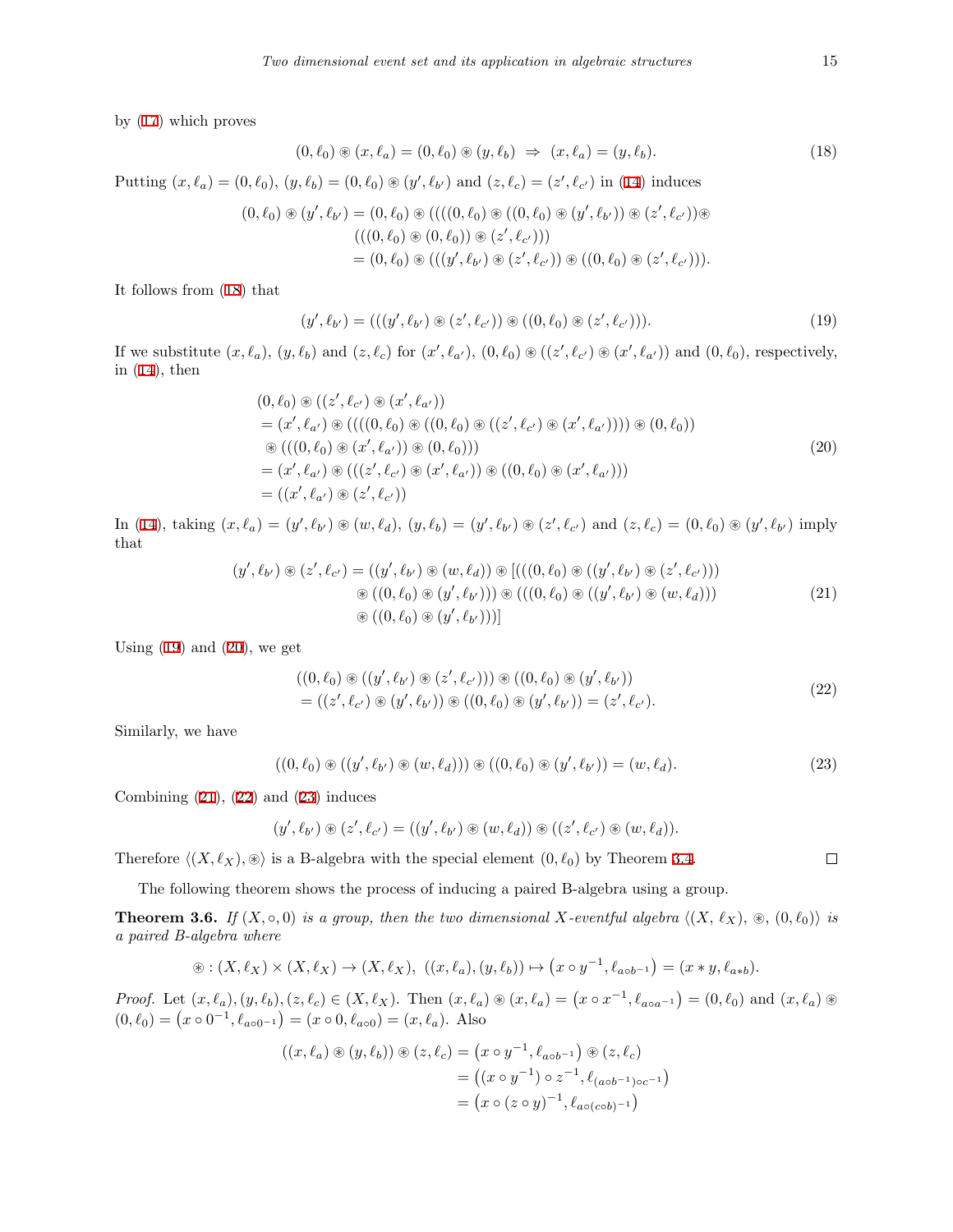and

$$
(x, \ell_a) \circledast ((z, \ell_c) \circledast ((0, \ell_0) \circledast (y, \ell_b))) = (x, \ell_a) \circledast ((z, \ell_c) \circledast (0 \circ y^{-1}, \ell_{0 \circ b^{-1}}))
$$
  
=  $(x, \ell_a) \circledast ((z, \ell_c) \circledast (y^{-1}, \ell_{b^{-1}})) = (x, \ell_a) \circledast (z \circ (y^{-1})^{-1}, \ell_{c \circ (b^{-1})^{-1}})$   
=  $(x, \ell_a) \circledast (z \circ y, \ell_{c \circ b}) = (x \circ (z \circ y)^{-1}, \ell_{a \circ (c \circ b)^{-1}}).$ 

Hence  $((x,\ell_a)\otimes (y,\ell_b))\otimes (z,\ell_c)=(x,\ell_a)\otimes ((z,\ell_c)\otimes ((0,\ell_0)\otimes (y,\ell_b))).$  Therefore  $\langle (X,\ell_X),\otimes, (0,\ell_0)\rangle$  is a paired B-algebra.  $\Box$ 

Let  $X := (X, *0)$  be an algebra. In a two dimensional X-eventful algebra  $\langle (X, \ell_X), \otimes, (0, \ell_0) \rangle$ , we consider the following assertions.

<span id="page-7-1"></span><span id="page-7-0"></span>
$$
(((x,\ell_a) \circledast (y,\ell_b)) \circledast ((x,\ell_a) \circledast (z,\ell_c))) \circledast ((z,\ell_c) \circledast (y,\ell_b)) = (0,\ell_0),
$$
\n(24)

$$
((x,\ell_a) \circledast ((x,\ell_a) \circledast (y,\ell_b))) \circledast (y,\ell_b) = (0,\ell_0),\tag{25}
$$

$$
(0, \ell_0) \circledast (x, \ell_a) = (0, \ell_0), \tag{26}
$$

$$
(x, \ell_a) \circledast (y, \ell_b) = (0, \ell_0), (y, \ell_b) \circledast (x, \ell_a) = (0, \ell_0) \Rightarrow (x, \ell_a) = (y, \ell_b)
$$
\n
$$
(27)
$$

for all  $x, y, z, a, b, c \in X$ .

**Definition 3.7.** *Given an algebra*  $X := (X, *, 0)$ *, let*  $\langle (X, \ell_X), \circledast \rangle$  *be a two dimensional*  $X$ *-eventful algebra with a special element*  $(0, \ell_0)$ *. If it satisfies* [\(11](#page-4-0))*,* [\(24](#page-7-0)) *and* [\(25](#page-7-1))*, we say that*  $\langle (X, \ell_X), \mathcal{B}, (0, \ell_0) \rangle$  *is a two dimensional BCI-eventful algebra. If a two dimensional BCI-eventful algebra ⟨*(*X, ℓX*)*,* ⊛*,*(0*, ℓ*0)*⟩ satisfies the condition* [\(26](#page-7-2))*, it is called a two dimensional BCK-eventful algebra.*

**Example 3.8.** (1) Consider an algebra  $X := (X, *, 0)$  where  $X = \{0, a\}$  and the binary operation "\*" is *given by Table [3](#page-7-3). Given a set*  $Q = {\alpha, \beta}$ *, define a mapping*  $\ell$  *as follows:* 

<span id="page-7-5"></span><span id="page-7-3"></span><span id="page-7-2"></span>Table 3: Cayley table for the binary operation "*∗*"

| ⋇ |  |
|---|--|
|   |  |
|   |  |

$$
\ell: X \to Q, \ x \mapsto \begin{cases} \alpha & \text{if } x = 0, \\ \beta & \text{if } x = a. \end{cases}
$$

Then  $(X, \ell_X) = \{(0, \ell_0), (0, \ell_a), (a, \ell_0), (a, \ell_a)\} = \{(0, \alpha), (0, \beta), (a, \alpha), (a, \beta)\}$  and the operation  $\circledast$  is given *by Table [4.](#page-7-4) It is routine to verify that*  $\langle (X, \ell_X), \otimes, (0, \ell_0) \rangle$  *is a two dimensional BCK-eventful algebra.* 

| $\circledast$ | $(0,\ell_0)$ | $(0,\ell_a)$ | $(a,\ell_0)$ | $(a, \ell_a)$ |
|---------------|--------------|--------------|--------------|---------------|
| $(0,\ell_0)$  | $(0,\alpha)$ | $(0,\alpha)$ | $(0,\alpha)$ | $(0,\alpha)$  |
| $(0,\ell_a)$  | $(0,\beta)$  | $(0,\alpha)$ | $(0,\beta)$  | $(0,\alpha)$  |
| $(a,\ell_0)$  | $(a,\alpha)$ | $(a,\alpha)$ | $(0,\alpha)$ | $(0,\alpha)$  |
| $(a, \ell_a)$ | $(a, \beta)$ | $(a,\alpha)$ | $(0,\beta)$  | $(0,\alpha)$  |

<span id="page-7-4"></span>Table 4: Cayley table for the binary operation "*∗*"

*(2) The paired B-algebra*  $\langle (X, \ell_X), \otimes, (0, \ell_0) \rangle$  *in Example [3.2](#page-2-0) is two dimensional BCI-eventful algebra.* 

<span id="page-7-6"></span>In general, two dimensional BCK/BCI-eventful algebra  $\langle (X, \ell_X), \otimes, (0, \ell_0) \rangle$  does not satisfy the condition ([27\)](#page-7-5) as seen in the following examples.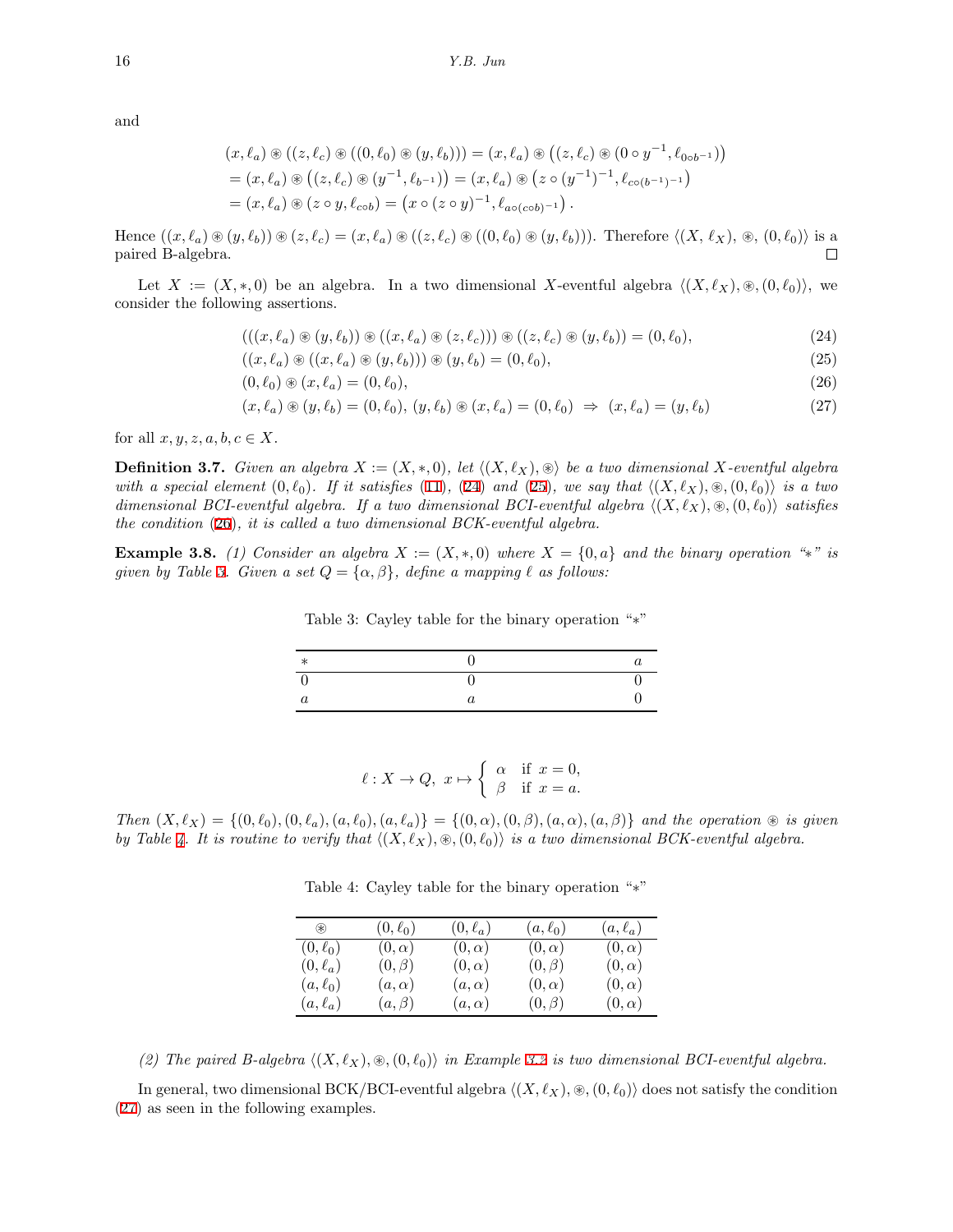| $\ast$   |         | $\it a$ |   |   |
|----------|---------|---------|---|---|
| 0        |         |         | c |   |
| $\it{a}$ | $\it a$ |         | c |   |
|          |         |         |   | c |
| C        | C       | с       |   |   |

<span id="page-8-0"></span>Table 5: Cayley table for the binary operation "*∗*"

**Example 3.9.** Consider an algebra  $X = (X, *, 0)$  where  $X = \{0, a, b, c\}$  and the binary operation "\*" is *given by Table [5](#page-8-0).*

*Given a set*  $Q = \{0.2, 0.5, 0.7\}$ *, define a mapping*  $\ell$  *as follows:* 

$$
\ell: X \to Q, \ x \mapsto \left\{ \begin{array}{ll} 0.2 & \text{if } x \in \{0, a\} \\ 0.7 & \text{if } x \in \{b, c\}. \end{array} \right.
$$

*Then the two dimensional X-event set is given as follows:*

$$
(X, \ell_X) = \{(0, 0.2), (0, 0.7), (a, 0.2), (a, 0.7), (b, 0.2), (b, 0.7), (c, 0.2), (c, 0.7)\}
$$

*and it is routine to check that*  $\langle (X, \ell_X), \otimes, (0, \ell_0) \rangle$  *is a two dimensional BCI-eventful algebra. But it is not a two dimensional BCK-eventful algebra since*  $(0, \ell_0) \otimes (b, \ell_c) = (c, \ell_b) \neq (0, \ell_0)$ *. Note that*  $(0, \ell_0) \otimes (0, \ell_b) =$  $(0, \ell_c) = (0, 0.7)$  and  $(0, \ell_b) \circledast (0, \ell_0) = (0, \ell_b) = (0, 0.7)$ , but  $(0, \ell_0) \neq (0, \ell_b)$ . Hence  $\langle (X, \ell_X), \otimes, (0, \ell_0) \rangle$  does *not satisfy the condition* [\(27](#page-7-5))*.*

<span id="page-8-2"></span>**Lemma 3.10.** *If*  $X := (X, *, 0)$  *is a BCK/BCI-algebra, then*  $\langle (X, \ell_X), \mathcal{B}, (0, \ell_0) \rangle$  *is a two dimensional BCK/BCI-eventful algebra.*

*Proof.* Straightforward.

By a *paired BCK/BCI-algebra* we mean a two dimensional BCK/BCI-eventful algebra *⟨*(*X, ℓX*)*,* ⊛*,*  $(0, \ell_0)$ <sup>*n*</sup> which satisfies the condition ([27\)](#page-7-5).

<span id="page-8-3"></span>**Example 3.11.** (1) Consider a BCK-algebra  $X = (X, * , 0)$  where  $X = \{0, a, b, c\}$  and the binary operation *"∗" is given by Table [6.](#page-8-1)*

| $\ast$     |         | $\alpha$          |                  | Ć       |
|------------|---------|-------------------|------------------|---------|
| $\Omega$   |         | $\mathbf{\Omega}$ |                  |         |
| $\it a$    | $\it a$ | $\mathbf{0}$      | $\boldsymbol{a}$ | $\it a$ |
|            |         |                   | $\mathbf{0}$     |         |
| $\epsilon$ | c       | C.                | $\epsilon$       |         |

<span id="page-8-1"></span>Table 6: Cayley table for the binary operation "*∗*"

*Given a nonempty set Q, define a mapping ℓ as follows:*

 $\ell: X \to Q, x \mapsto u.$ 

Then  $(X, \ell_X) = \{(0, u), (a, u), (b, u), (c, u)\}\$ , and it is clear that  $\langle (X, \ell_X), \otimes, (0, u) \rangle$  is a two dimensional *BCK-eventful algebra by Lemma [3.10.](#page-8-2)* It is routine to verify that  $\langle (X, \ell_X), \otimes, (0, u) \rangle$  satisfies the condition ([27\)](#page-7-5)*. Hence it is a paired BCK-algebra.*

*(2) Consider the algebra X* = (*X, ∗,* 0) *in Example [3.9](#page-7-6) and let ℓ be a mapping from X to a nonempty* set Q given by  $\ell(x) = v \in Q$  for all  $x \in X$ . Then  $(X, \ell_X) = \{(0, v), (a, v), (b, v), (c, v)\}\)$ , we recall that  $X = (X, *, 0)$  *is a BCI-algebra, and thus*  $\langle (X, \ell_X), \otimes, (0, v) \rangle$  *is a two dimensional BCI-eventful algebra by Lemma* [3.10.](#page-8-2) It is routine to verify that  $\langle (X, \ell_X), \otimes, (0, u) \rangle$  satisfies the condition [\(27](#page-7-5)). Hence it is a paired *BCI-algebra.*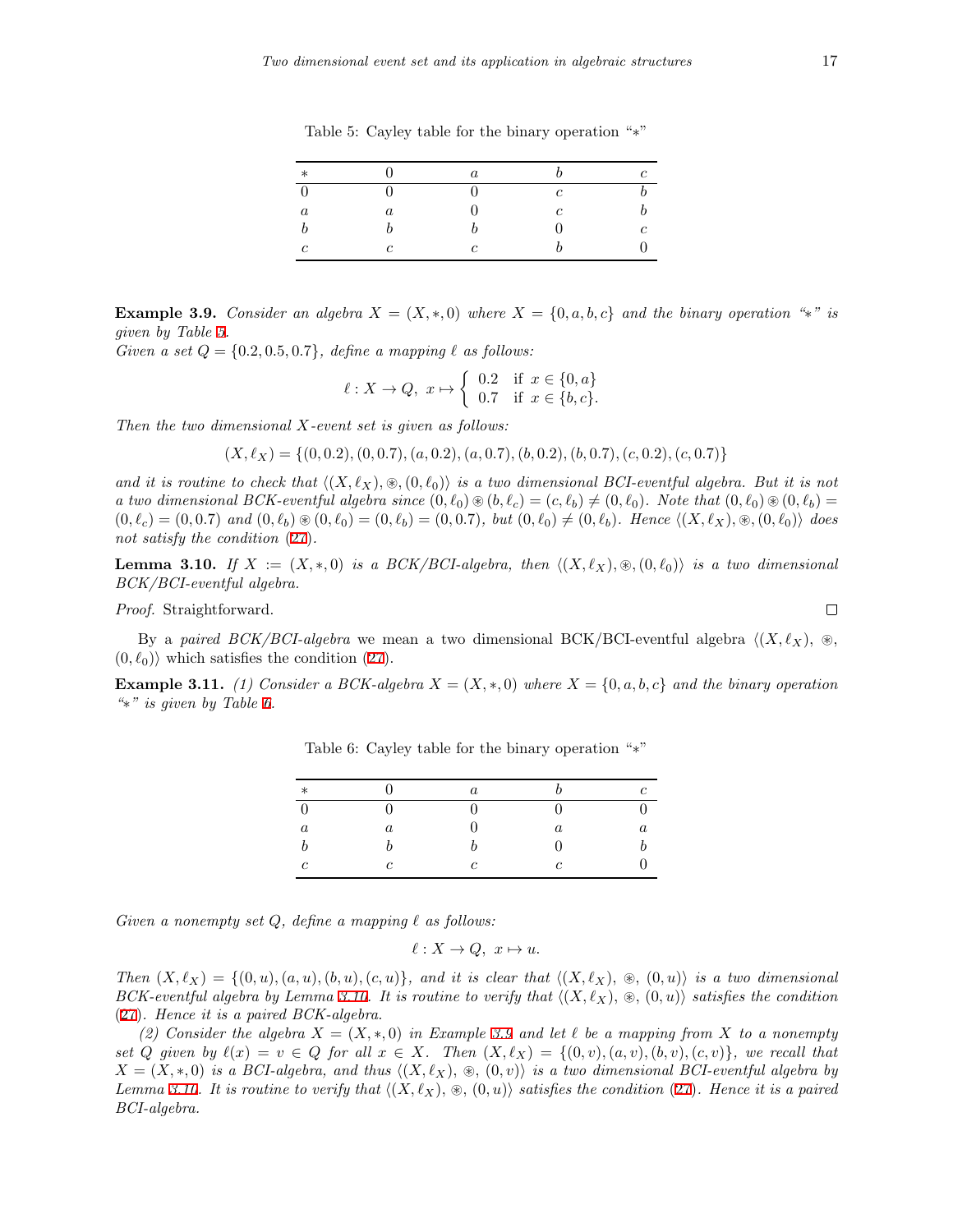We consider a generalization of Example [3.11](#page-8-3).

<span id="page-9-0"></span>**Theorem 3.12.** Let  $X = (X, *, 0)$  be a BCK/BCI-algebra. Given a nonempty set  $Q$ , let  $\ell : X \to Q$  be a *constant mapping, say*  $\ell(x) = q$  *for all*  $x \in X$ *. Then*  $\langle (X, \ell_X), \otimes, (0, q) \rangle$  *is a paired BCK/BCI-algebra.* 

*Proof.* Using Lemma [3.10](#page-8-2), we know that  $\langle (X, \ell_X), \otimes, (0, q) \rangle$  is a two dimensional BCK/BCI-eventful algebra. Let  $x, y, a, b \in X$  be such that  $(x, \ell_a) \circledast (y, \ell_b) = (0, q)$  and  $(y, \ell_b) \circledast (x, \ell_a) = (0, q)$ . Then  $(0, q) = (x, \ell_a) \circledast$  $(y,\ell_b) = (x * y, \ell_{a*b}) = (x * y, q)$  and  $(0,q) = (y,\ell_b) \circledast (x,\ell_a) = (y * x, \ell_{b*a}) = (y * x, q)$ . It follows that  $x * y = 0$  and  $y * x = 0$ . Hence  $x = y$ , and so  $(x, \ell_a) = (x, q) = (y, q) = (y, \ell_b)$ . This shows that  $\langle (X, \ell_X),$ ⊛*,* (0*, u*)*⟩* satisfies the condition ([27](#page-7-5)). Therefore it is a paired BCK/BCI-algebra.  $\Box$ 

Theorem [3.12](#page-9-0) shows that it can induce many other BCK/BCI-algebras from given a BCK/BCI-algebra. These induced BCK/BCI-algebras are isomorphic each other. Thus a BCK/BCI-algebra induce a unique paired BCK/BCI-algebra up to isomorphism.

**Theorem 3.13.** Let  $X = (X, *, 0)$  be a BCK/BCI-algebra. Given a nonempty set Q, if a mapping  $\ell : X \to Y$ *Q is ono-to-one, then*  $\langle (X, \ell_X), \otimes, (0, \ell_0) \rangle$  *is a paired BCK/BCI-algebra.* 

*Proof.* Using Lemma [3.10](#page-8-2), we know that  $\langle (X, \ell_X), \otimes, (0, \ell_0) \rangle$  is a two dimensional BCK/BCI-eventful algebra. Let  $x, y, a, b \in X$  be such that  $(x, \ell_a) \otimes (y, \ell_b) = (0, \ell_0)$  and  $(y, \ell_b) \otimes (x, \ell_a) = (0, \ell_0)$ . Then  $(0, \ell_0) = (x, \ell_a) \circledast (y, \ell_b) = (x * y, \ell_{a * b})$  and  $(0, \ell_0) = (y, \ell_b) \circledast (x, \ell_a) = (y * x, \ell_{b * a})$ . It follows that  $x * y = 0$ ,  $y * x = 0$ ,  $\ell_{a * b} = \ell_0$  and  $\ell_{b * a} = \ell_0$ . Since  $\ell$  is one-to-one, we have  $a * b = 0$  and  $b * a = 0$ . It follows that  $x = y$  and  $a = b$ . Hence  $(x, \ell_a) = (y, \ell_b)$ . This shows that  $\langle (X, \ell_X), \otimes, (0, \ell_0) \rangle$  satisfies the condition ([27\)](#page-7-5). Therefore it is a paired BCK/BCI-algebra.  $\Box$ 

**Theorem 3.14.** Let  $X = (X, *, 0)$  be a BCK/BCI-algebra. Given a nonempty set Q, if a mapping  $\ell : X \to Y$  $Q$  *satisfies*  $\ell^{-1}(\ell_0) = \{0\}$ *, then*  $\langle (X, \ell_X), \otimes, (0, \ell_0) \rangle$  *is a paired BCK/BCI-algebra.* 

*Proof.* Using Lemma [3.10](#page-8-2), we know that  $\langle (X, \ell_X), \otimes, (0, \ell_0) \rangle$  is a two dimensional BCK/BCI-eventful algebra. Let  $x, y, a, b \in X$  be such that  $(x, \ell_a) \circledast (y, \ell_b) = (0, \ell_0)$  and  $(y, \ell_b) \circledast (x, \ell_a) = (0, \ell_0)$ . Then  $(0, \ell_0) = (x, \ell_a) \circledast (y, \ell_b) = (x * y, \ell_{a * b})$  and  $(0, \ell_0) = (y, \ell_b) \circledast (x, \ell_a) = (y * x, \ell_{b * a})$ . It follows that  $x * y = 0$ ,  $y * x = 0$ ,  $\ell_{a*b} = \ell_0$  and  $\ell_{b*a} = \ell_0$ . Hence  $a * b \in \ell^{-1}(\ell_0) = \{0\}$  and  $b * a \in \ell^{-1}(\ell_0) = \{0\}$  which shows that  $a * b = 0$  and  $b * a = 0$ . It follows that  $x = y$  and  $a = b$ . Hence  $(x, \ell_a) = (y, \ell_b)$ . This shows that  $\langle (X, \ell_X),$  $\Box$ ⊛*,* (0*, ℓ*0*⟩* satisfies the condition ([27](#page-7-5)). Therefore it is a paired BCK/BCI-algebra.

<span id="page-9-1"></span>**Lemma 3.15** ([\[3](#page-11-5)]). *Given a BCI-algebra*  $X = (X, *, 0)$ *, the following are equivalent,* 

- (i) *X is p-semisimple.*
- (ii)  $x * (0 * y) = y * (0 * x)$  *for all*  $x, y \in X$ .

**Theorem 3.16.** The two dimensional BCI-eventful algebra  $\langle (X, \ell_X), \otimes, (0, \ell_0) \rangle$  induced by a p-semisimple *BCI-algebra*  $X = (X, \ast, 0)$  *is a commutative group under the operation*  $\odot$  *which is given by* 

$$
\odot : (X,\ell_X) \times (X,\ell_X) \to (X,\ell_X), ((x,\ell_a),(y,\ell_b)) \mapsto (x,\ell_a) \circledast ((0,\ell_0) \circledast (y,\ell_b)).
$$

*Proof.* By Lemma [3.10](#page-8-2), we know that  $\langle (X, \ell_X), \otimes, (0, \ell_0) \rangle$  is a two dimensional BCI-eventful algebra. Let  $(x, \ell_a), (y, \ell_b), (z, \ell_c) \in (X, \ell_X)$ . Then

<span id="page-9-2"></span>
$$
(x, \ell_a) \odot (y, \ell_b) = (x, \ell_a) \circledast ((0, \ell_0) \circledast (y, \ell_b)) = (x, \ell_a) \circledast (0 * y, \ell_{0 * b})
$$
  
\n
$$
= (x * (0 * y), \ell_{a * (0 * b)}) = (y * (0 * x), \ell_{b * (0 * a)})
$$
  
\n
$$
= (y, \ell_b) \circledast (0 * x, \ell_{0 * a}) = (y, \ell_b) \circledast ((0, \ell_0) \circledast (x, \ell_a))
$$
  
\n
$$
= (y, \ell_b) \odot (x, \ell_a)
$$
\n(28)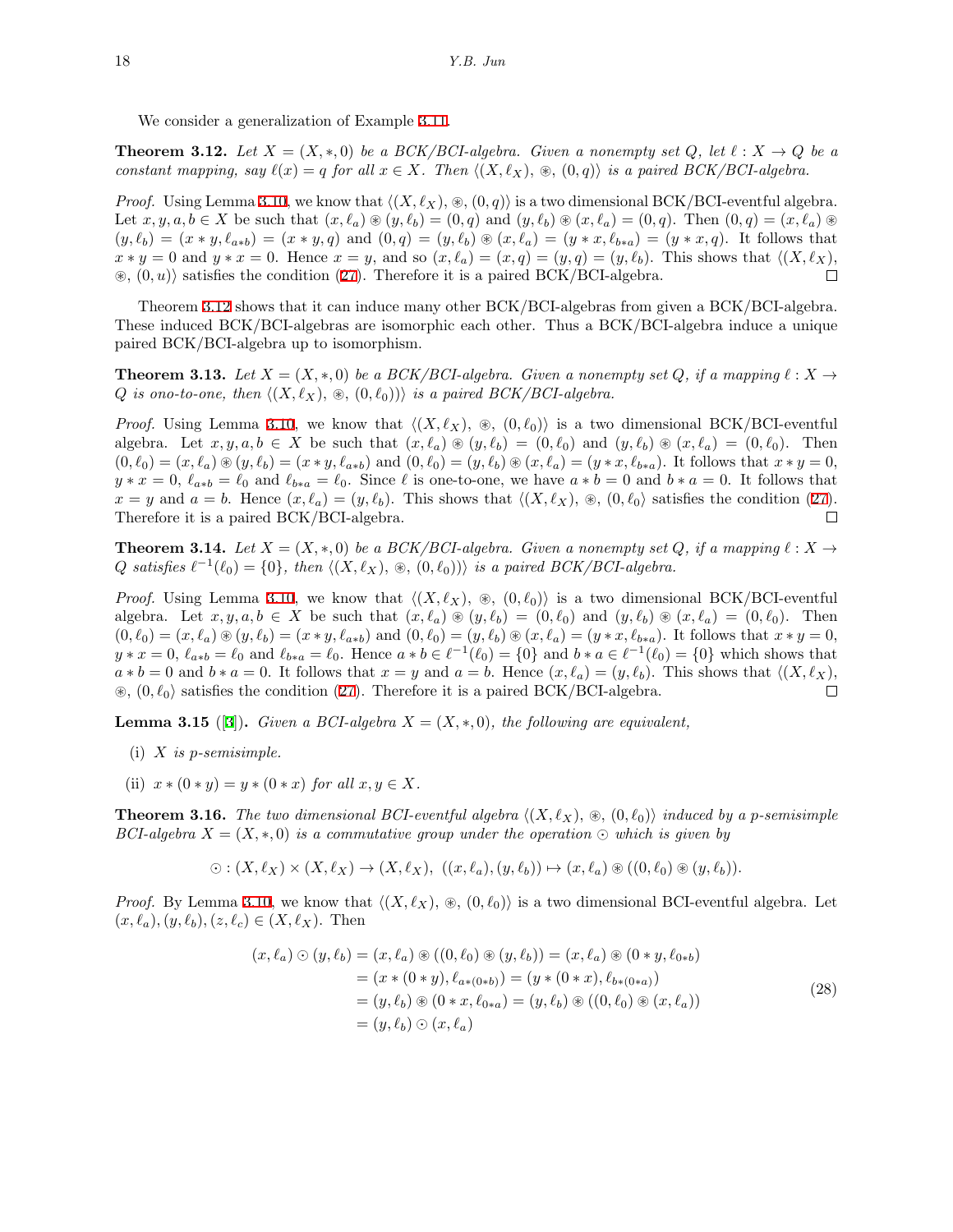by Lemma [3.15,](#page-9-1) and

<span id="page-10-0"></span>
$$
((y, \ell_b) \odot (z, \ell_c)) \odot (x, \ell_a)
$$
  
= ((y, \ell\_b) \circledast ((0, \ell\_0) \circledast (z, \ell\_c))) \circledast ((0, \ell\_0) \circledast (x, \ell\_a))  
= ((y \* (0 \* z)) \* (0 \* x), \ell\_{(b \* (0 \* c)) \* (0 \* a)})  
= ((y \* (0 \* x)) \* (0 \* z), \ell\_{(b \* (0 \* a)) \* (0 \* c)})  
= ((y, \ell\_b) \circledast ((0, \ell\_0) \circledast (x, \ell\_a))) \circledast ((0, \ell\_0) \circledast (z, \ell\_c))  
= ((y, \ell\_b) \circledast (x, \ell\_a)) \circ (z, \ell\_c).\n(29)

Using  $(28)$  $(28)$  and  $(29)$  $(29)$ , we get

 $(x,\ell_a)\odot((y,\ell_b)\odot(z,\ell_c))=((y,\ell_b)\odot(z,\ell_c))\odot(x,\ell_a)=((y,\ell_b)\odot(x,\ell_a))\odot(z,\ell_c)=((x,\ell_a)\odot(y,\ell_b))\odot(z,\ell_c).$ Now,

$$
(0, \ell_0) \odot (x, \ell_a) = (0, \ell_0) \circledast ((0, \ell_0) \circledast (x, \ell_a))
$$
  
= (0, \ell\_0) \circledast (0 \* x, \ell\_{0 \* a})  
= (0 \* (0 \* x), \ell\_{0 \* (0 \* a)}) = (x, \ell\_a),

which shows that  $(0, \ell_0)$  is the identity element of  $(X, \ell_X)$ . Finally, we show that  $(0, \ell_0) \otimes (x, \ell_a)$  is the inverse of any element  $(x, \ell_a)$ . In fact,

$$
(x, \ell_a) \odot ((0, \ell_0) \circledast (x, \ell_a)) = (x, \ell_a) \circledast ((0, \ell_0) \circledast ((0, \ell_0) \circledast (x, \ell_a)))
$$
  
= 
$$
(x * (0 * (0 * x)), \ell_{a * (0 * (0 * a))})
$$
  
= 
$$
(x * x, \ell_{a * a}) = (0, \ell_0).
$$

Therefore  $\langle (X, \ell_X), \odot, (0, \ell_0) \rangle$  is a commutative group.

**Corollary 3.17.** *Let*  $X = (X, * , 0)$  *be a BCI-algebra which satisfies any one of the following assertions.* 

$$
(\forall x \in X)(0 \ast x = 0 \Rightarrow x = 0), \tag{30}
$$

$$
(\forall a \in X)(X = \{a * x \mid x \in X\}),
$$
\n
$$
(\forall a \in X)(x : (a * x) \in X)
$$
\n
$$
(31)
$$
\n
$$
(32)
$$

$$
(\forall a, x \in X)(a * (a * x) = x),\tag{32}
$$

$$
(\forall a, x, y, z \in X)((x * y) * (z * a) = (x * z) * (y * a)),
$$
\n(33)

$$
(\forall x, y \in X)(0 \ast (y \ast x) = x \ast y),\tag{34}
$$

$$
(\forall x, y, z \in X)((x * y) * (x * z) = z * y). \tag{35}
$$

*Then the two dimensional BCI-eventful algebra*  $\langle (X, \ell_X), \otimes, (0, \ell_0) \rangle$  *is a commutative group under the operation ⊙.*

**Theorem 3.18.** Let  $f: X \to Y$  be an onto homomorphism of BCK/BCI-algebras. If  $\langle (X, \ell_X), \otimes, (0, \ell_0) \rangle$ *satisfies the condition* [\(27](#page-7-5))*, then*  $\langle (Y, \zeta_Y), \otimes, (0, \zeta_0) \rangle$  *is a paired BCK/BCI-algebra where*  $\zeta$  *is a mapping from Y to Q.*

*Proof.* By Lemma [3.10](#page-8-2), we know that  $\langle (X, \ell_X), \otimes, (0, \ell_0) \rangle$  is a two dimensional BCK/BCI-eventful algebra. Let  $(x', \zeta_{a'}), (y', \zeta_{b'}), (z', \zeta_{c'}) \in (Y, \zeta_Y)$ . Then there exist  $x, y, z, a, b, c \in X$  such that  $f(x) = x', f(y) = y',$  $f(z) = z'$ ,  $f(a) = a'$ ,  $f(b) = b'$  and  $f(c) = c'$ . Hence

$$
(((x', \zeta_{a'}) \circledast (y', \zeta_{b'})) \circledast ((x', \zeta_{a'}) \circledast (z', \zeta_{c'}))) \circledast ((z', \zeta_{c'}) \circledast (y', \zeta_{b'}))
$$
  
\n
$$
= (((f(x), \zeta_{f(a)}) \circledast (f(y), \zeta_{f(b)})) \circledast ((f(x), \zeta_{f(a)}) \circledast (f(z), \zeta_{f(c)}))) \circledast ((f(z), \zeta_{f(c)}) \circledast (f(y), \zeta_{f(b)}))
$$
  
\n
$$
= ((f(x) * f(y), \zeta_{f(a)*f(b)}) \circledast (f(x) * f(z), \zeta_{f(a)*f(c)})) \circledast (f(z) * f(y), \zeta_{f(c)*f(b)})
$$
  
\n
$$
= ((f(x * y), \zeta_{f(a*b)}) \circledast (f(x * z), \zeta_{f(a*c)}) \circledast (f(z * y), \zeta_{f(c*b)})
$$
  
\n
$$
= (f(x * y) * f(x * z), \zeta_{f(a*b)*f(a*c)}) \circledast (f(z * y), \zeta_{f(c*b)})
$$
  
\n
$$
= (f(((x * y) * (x * z)) * (z * y)), \zeta_{f(((a*b)*(a*c))*(c*b)})) )
$$
  
\n
$$
= (f(0), \zeta_{f(0)}) = (0, \zeta_0),
$$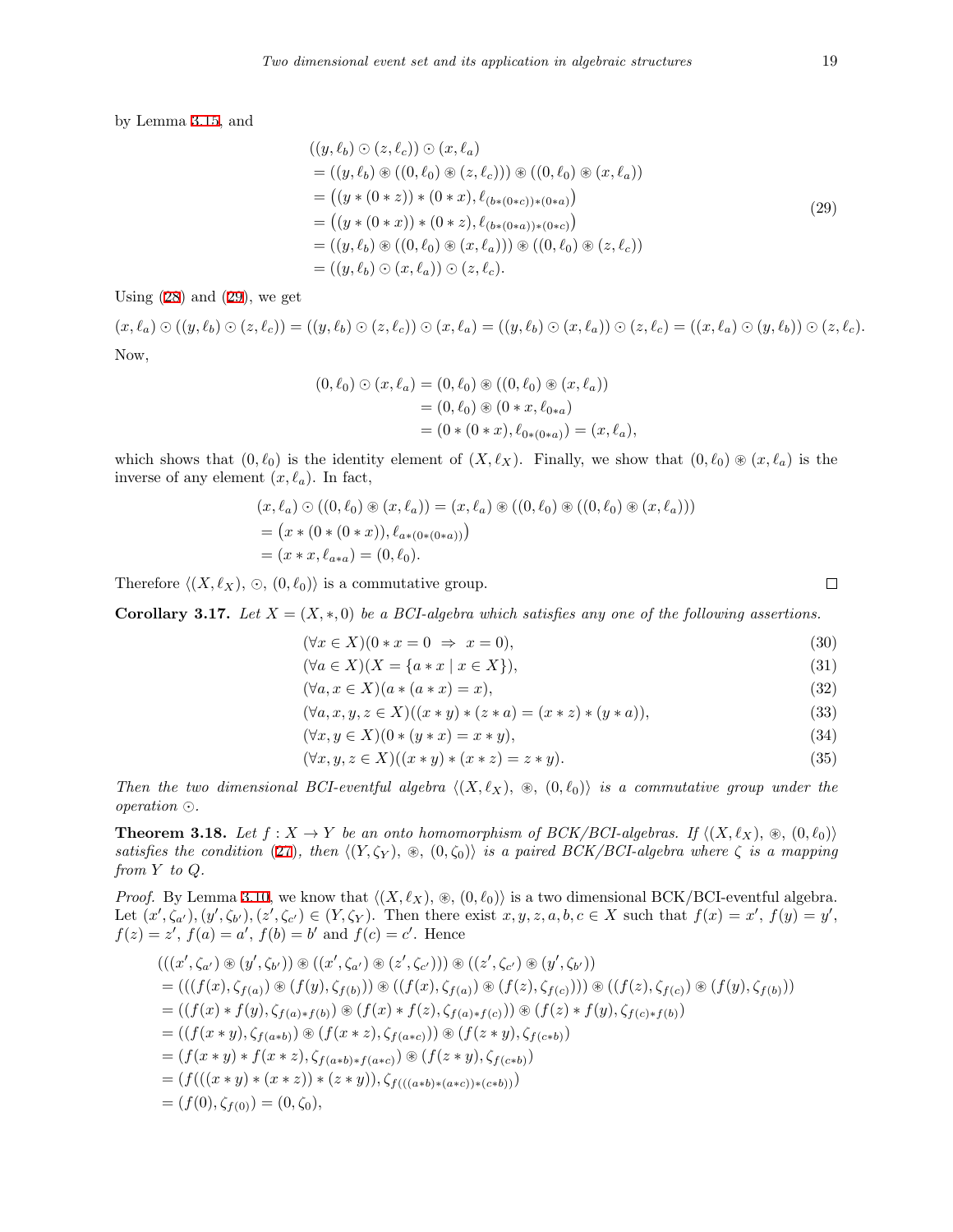$$
(((x', \zeta_{a'}) \circledast ((x', \zeta_{a'}) \circledast (y', \zeta_{b'}))) \circledast (y', \zeta_{b'}))
$$
  
= 
$$
(((f(x), \zeta_{f(a)}) \circledast ((f(x), \zeta_{f(a)}) \circledast (f(y), \zeta_{f(b)}))) \circledast (f(y), \zeta_{f(b)}))
$$
  
= 
$$
((f(x), \zeta_{f(a)}) \circledast (f(x) * f(y), \zeta_{f(a)*f(b)})) \circledast (f(x), \zeta_{f(a)})
$$
  
= 
$$
((f(x), \zeta_{f(a)}) \circledast (f(x * y), \zeta_{f(a*b)})) \circledast (f(x), \zeta_{f(a)})
$$
  
= 
$$
(f(x * (x * y)), \zeta_{f(a*(a*b))) \circledast (f(x), \zeta_{f(a)})
$$
  
= 
$$
(f((x * (x * y)) * y), \zeta_{f((a*(a*b))) * b})
$$
  
= 
$$
(f(0), \zeta_{f(0)}) = (0, \zeta_{0}),
$$

and  $(x', \zeta_{a'}) \circledast (x', \zeta_{a'}) = (f(x), \zeta_{f(a)}) \circledast (f(x), \zeta_{f(a)}) = (f(x * x), \zeta_{f(a * a)}) = (f(0), \zeta_{f(0)}) = (0, \zeta_0).$  Hence  $\langle (Y, \zeta_Y), \otimes, (0, \zeta_0) \rangle$  is a two dimensional BCI-eventful algebra. Since  $(0, \zeta_0) \otimes (x', \zeta_{a'}) = (f(0), \zeta_{f(0)}) \otimes$  $(f(x), \zeta_{f(a)}) = (f(0*x), \zeta_{f(0*a)}) = (f(0), \zeta_{f(0)}) = (0, \zeta_0)$ , we know that  $\langle (Y, \zeta_Y), \otimes, (0, \zeta_0) \rangle$  is a two dimensional BCK-eventful algebra. Assume that  $(x', \zeta_{a'}) \otimes (y', \zeta_{b'}) = (0, \zeta_0)$  and  $(y', \zeta_{b'}) \otimes (x', \zeta_{a'}) = (0, \zeta_0)$ . Then

$$
(0, \zeta_0) = (x', \zeta_{a'}) \circledast (y', \zeta_{b'}) = (f(x), \zeta_{f(a)}) \circledast (f(y), \zeta_{f(b)}) = (f(x) * f(y), \zeta_{f(a) * f(b)})
$$

and

$$
(0,\zeta_0)=(y',\zeta_{b'})\circledast(x',\zeta_{a'})=(f(y),\zeta_{f(b)})\circledast(f(x),\zeta_{f(a)})=(f(y)*f(x),\zeta_{f(b)*f(a)}),
$$

which imply that  $f(x) * f(y) = 0$ ,  $f(y) * f(x) = 0$ ,  $f(a) * f(b) = 0$  and  $f(b) * f(a) = 0$ . Hence  $x' = f(x) = 0$  $f(y) = y'$  and  $a' = f(a) = f(b) = b'$ . Therefore  $(x', \zeta_{a'}) = (y', \zeta_{b'})$ . Consequently,  $\langle (Y, \zeta_Y), \otimes, (0, \zeta_0) \rangle$  is a paired BCK/BCI-algebra.  $\Box$ 

### **4 Conclusions**

We have introduced two-dimensional event sets and have applied it to algebraic structures. We have introduced the notions of two dimensional BCK/BCI-eventful algebra, paired B-algebra and paired BCK/BCIalgebra, and have investigated several properties. We have considered conditions for two dimensional eventful algebra to be a B-algebra and a BCK/BCI-algebra. We have discussed the process of inducing a paired B-algebra using a group, and have established a commutative group using two dimensional BCI-eventful algebra. We have presented examples to show that a two dimensional eventful BCK/BCIalgebra is not a BCK/BCI-algebra, and then we have considered conditions for a two dimensional eventful BCK/BCI-algebra to be a BCK/BCI-algebra. We have studied a paired BCK/BCI-algebra in relation to the BCK/BCI-homomorphism.

# **References**

- <span id="page-11-0"></span>[1] A.A.A. Agboola, B. Davvaz, F. Smarandache, *Neutrosophic quadruple algebraic hyperstructures,* Annals of Fuzzy Mathematics and Informatics, 14(1) (2017), 29–42.
- <span id="page-11-1"></span>[2] S.A. Akinleye, F. Smarandache, A.A.A. Agboola, *On neutrosophic quadruple algebraic structures,* Neutrosophic Sets and Systems, 12 (2016), 122–126.
- <span id="page-11-5"></span>[3] Y. Huang, *BCI-algebra,* Science Press, Beijing, 2006.
- <span id="page-11-3"></span>[4] Y.B. Jun, S.Z. Song, S.J. Kim, *Event and its application in algebraic structures,* New Mathematics and Natural Computation, (in press).
- <span id="page-11-2"></span>[5] Y.B. Jun, S.Z. Song, F. Smarandache, H. Bordbar, *Neutrosophic quadruple BCK/BCI-algebras,* Axioms, 7 (2018), 41.
- <span id="page-11-4"></span>[6] J. Meng, Y.B. Jun, *BCK-algebras,* Kyungmoonsa Co. Seoul, Korea, 1994.